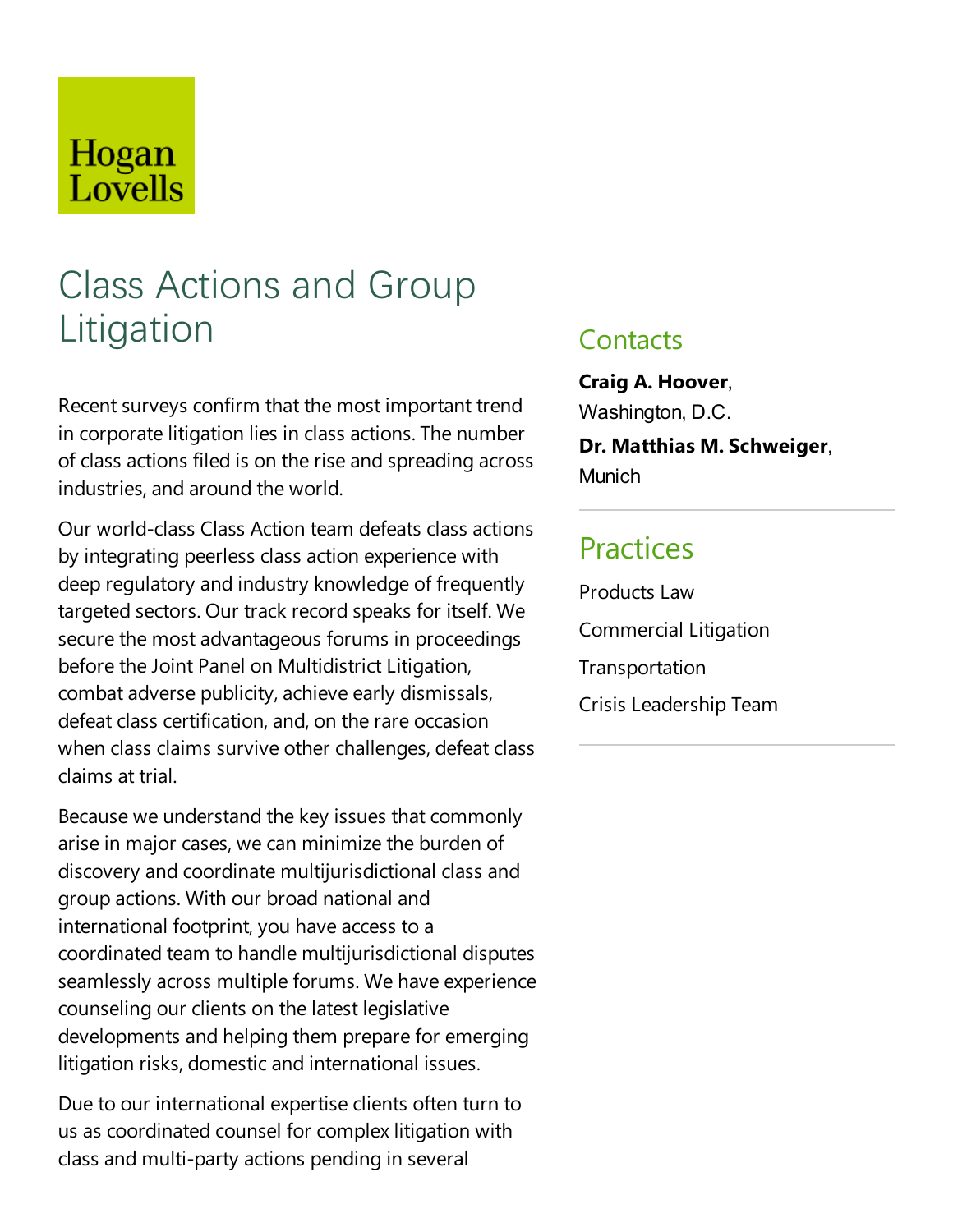### Representative experience

Achieved alandmark victory in the United States Supreme Court in a putative class action brought under the Alien Tort Statute against a global food company.

Won a complete defense verdict for Anthem, Inc. in class action trial in connection with its US\$1bn demutualization and IPO.

Secured the dismissal of two putative class actions filed against Daimler Trucks North America and Freightliner LLC alleging antitrust violations.

Defeated class certification in alawsuit in which plaintiffs sought recovery from LG Electronics, alleging nationwide RICO and consumer fraud act claims.

Defeated class certification and obtained summary judgment in an MDL proceeding brought against WellPoint, Inc. for alleged underpayment for out-ofnetwork healthcare services.

Defended health insurance company in multidistrict class-action litigation and regulatory investigations arising from the largest health-related cyberattack in U.S. history.

Defending a captive bank in a class action started by an association claiming damages allegedly suffered by consumers who entered into financing agreements as a result of the captive banks cartel in Italy.

Representing a major European bank in acollective action before the Amsterdam District Court regarding the alleged manipulation of LIBOR.

Counseling client on Directive(EU) 2020/1828 and Member States' national legislation in the area of collective consumer actions.

Defending a pharmaceutical company against product liability claims by health insurance bodies in the wake of compensation to 30,000 claimants in Germany.